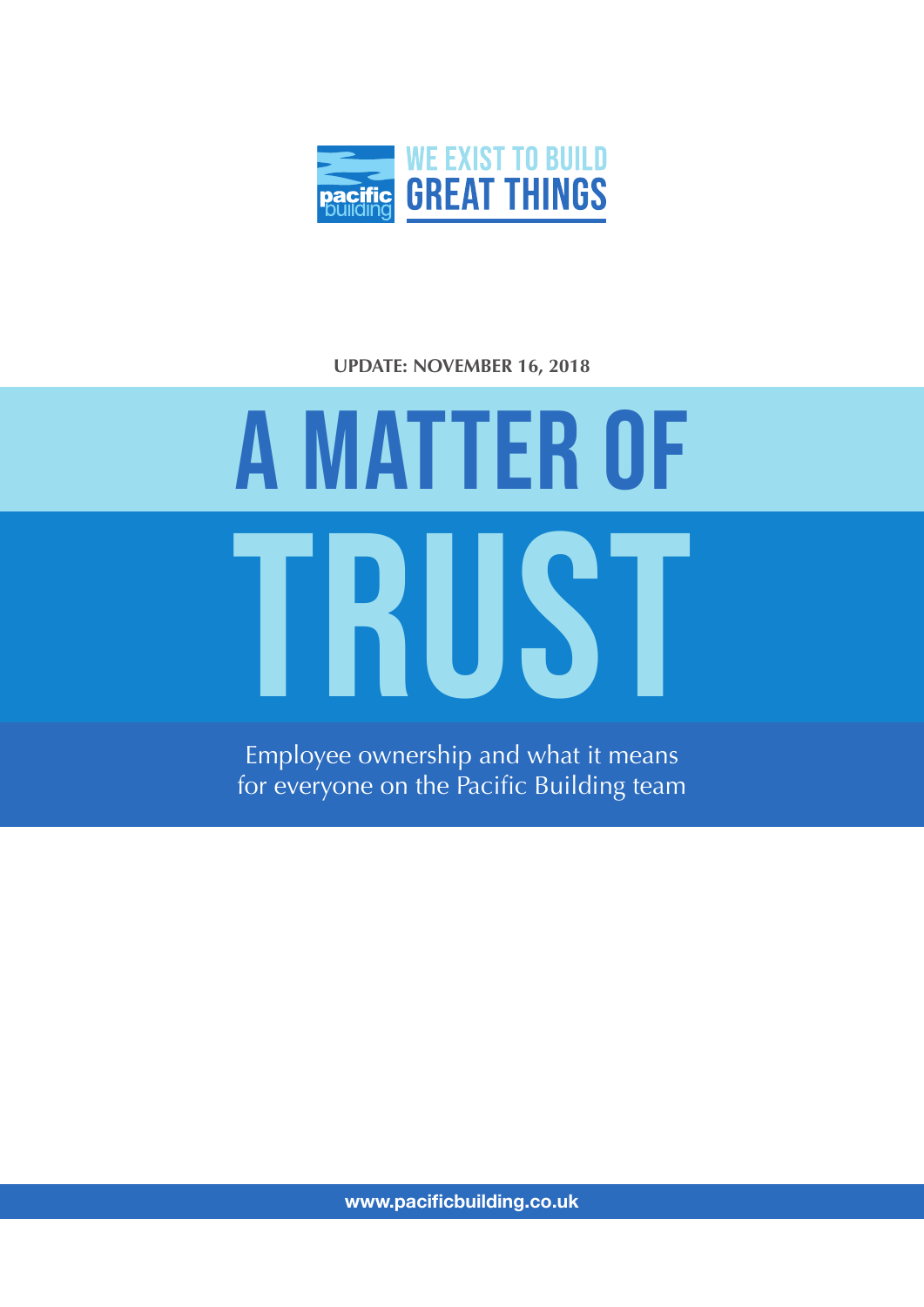# Employee ownership mployee ownership

 $\mathbf{f}$  y  $\overline{\mathbf{Q}^+}$ 

### **New appointments to Trustee Board**

Douglas Brown and John Caulfield will join Martin Lamont and William McPhee on the board of the new trustee company, Pacfic Building Trustees Ltd.

In addition, Andrew Harrison from Co-ownership Solutions will chair Pacific Building Trustees as an independent.

Douglas and John will represent the trading business (Pacific Building Ltd), while Martin and William will represent the employees.

All five of them will be directors of Pacfic Building Trustees Ltd, which will hold the shares in Pacific Building Ltd on behalf of the staff.

The employee representatives will be elected every two and three years respectively, to ensure that there is always an overlap of representation from the staff.

The trading company (Pacific Building Ltd) will have three Directors, all of whom will be expected to provide updates to the trustee company – they will be Christopher McGuire, Mark Wanless and Brian Gallacher (Managing Director).

The parent Company (Pacific Holdings) will stay with the current two Directors of Christopher McGuire and Brian Gallacher.

Under employee ownership, everyone on the team will have a new formal, vested interest in the business, and they will be able to share financially in Pacific's success through an annual bonus scheme based on profitability.











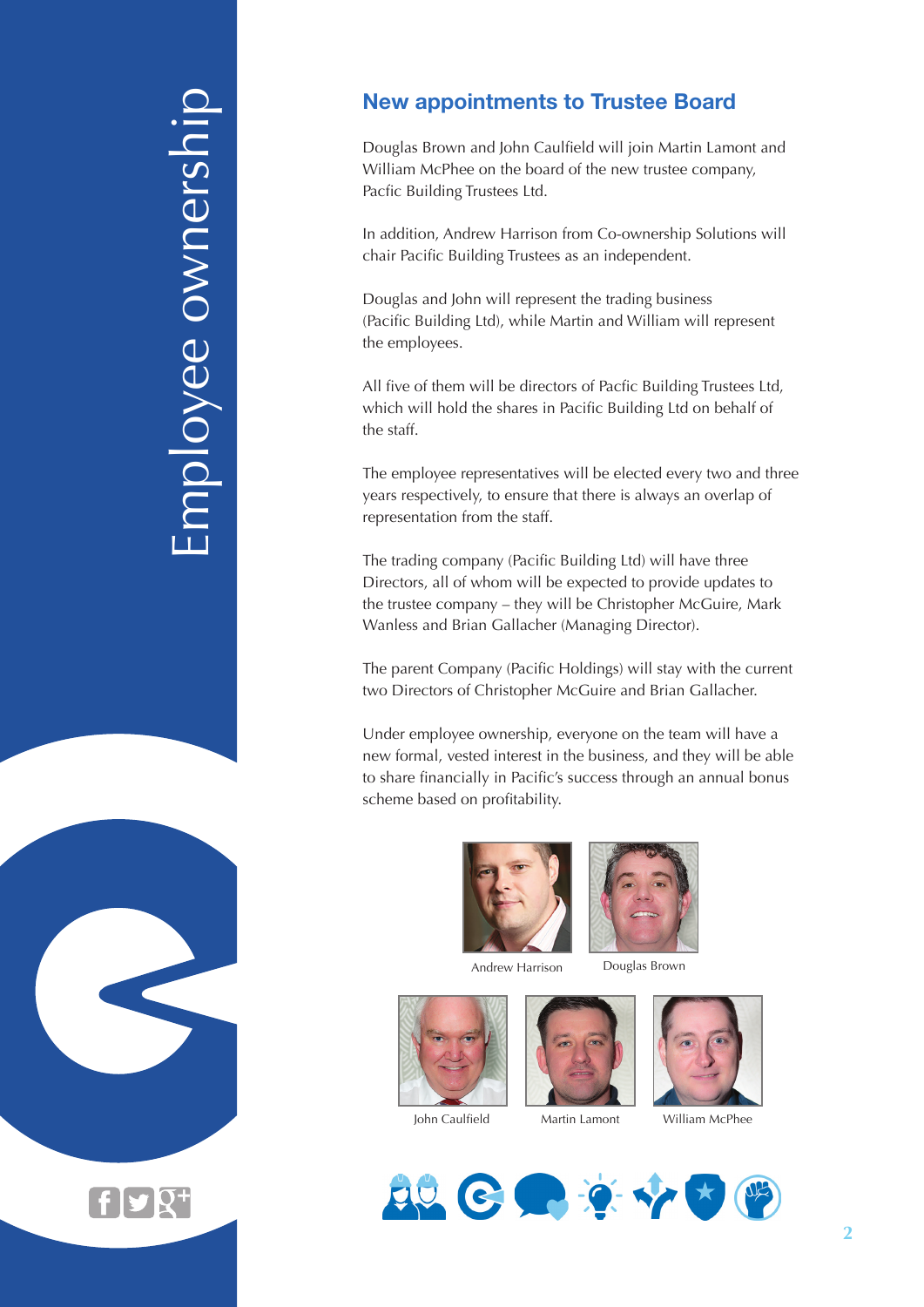## questions & answers questions & answers

### **What does Pacific Building Trustees Ltd do?**

Our Employee Ownership Trust (EOT) will play an important role in Pacific's life as an employee-owned firm. The EOT holds all of Pacific's shares on behalf of the company's employees (the beneficiaries). The EOT is managed by a Trustee, and this Trustee is called "Pacific Building Trustees Limited".

The directors of Pacific Building Trustees Limited collectively act as the only Trustee of the EOT. The Trustee can be described as the "steward" of the company, in that they ensure that the employees' value in the company is protected and optimised.

Essentially, the Trustee has the role that shareholders would hold in a conventionally structured business. They have scrutiny over the board to ensure their value is protected.

The difference between a conventionally structured business and an employee-owned firm, is that the value for employee owners is more than just about financial return.

Employees tend to want fulfilling employment, to work for an ethical, innovative, respected company and to know that the company they work for is sustainable and can hopefully continue to provide employment.

The Trustee does not run the company. That responsibility sits squarely and legally with the company's board of directors.

It is for the Trustee to assess whether the board is running the company in line with the Trust Deed and the employee-owners' aspirations.

If the board is not delivering to the satisfaction of the Trustee, then the Trustee would usually have the power to take remedial action.